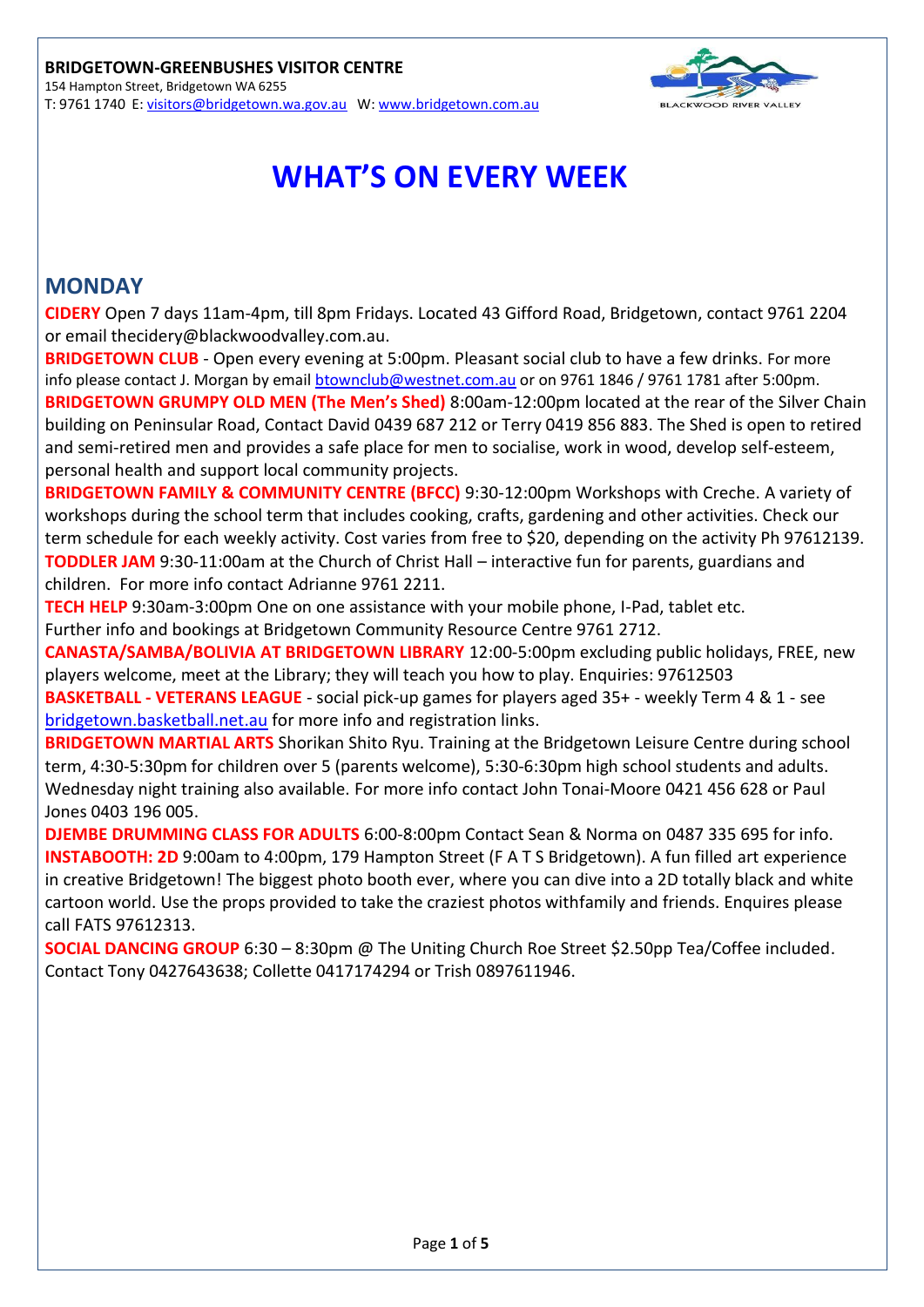

# **TUESDAY**

**BRIDGETOWN GRUMPY OLD MEN (The Men's Shed)** 8:00am-12:00noon located at the rear of the Silver Chain building on Peninsular Road, Contact David 0439 687 212 or Terry 0419 856 883. The Shed is open to retired and semi-retired men and provides a safe place for men to socialise, work in wood, and develop self-esteem, personal health and support local community projects Monday Tuesday Thursday.

**COMMUNAL GARDENING** 8:00am coffee at the Barking Cow, 9:00am gardening at Ashbil Community Garden.

**ACTIVITY PLAYGROUP** 9:15–11:15am at BFCC fun activities, free play and Storytime. \$30/term or \$5 casual **ARTS & CRAFTS GROUP** 10:00am-12:30pm for an informal sewing, knitting & crochet session Tuesdays and Thursdays at the Art & Craft building cnr Steere & Barlee Streets. Phone: Karla 9761 1288 for more info. **HENRI NOUWEN HOUSE** Programs for Positive Life Changes, call Sue on 9761 2027 for session times and more info.

**YIN YOGA** 12:00-1:00pm at Home Studio, phone Susie 0413 822 870 for more info.

**TABLE TENNIS** 6:30-8:30pm at the Bridgetown Rec Centre Tuesday Nights.For

more info Phone Brian 9761 2407.

**GREENBUSHES CRC CRAFT CLUB** Every Tuesday (excl. school holidays) 10:00am-12:00pm. \$2.00/session, Contact CRC for more info 9764 3575.

**LADIES CHAT GROUP TUESDAY** 11:00am-12:30pm 'Cuppa-Chat' morning for mature age ladies. No agendas. Phone Jennifer 9761 1470.

**BRIDGETOWN CLUB** - Open every evening at 5:00pm. Pleasant social club to have a few drinks. For moreinfo please contact J. Morgan by email [btownclub@westnet.com.au](mailto:btownclub@westnet.com.au) or on 9761 1846 / 9761 1781 after 5:00pm.

# **WEDNESDAY**

**INSTABOOTH: 2D** 9:00am to 4:00pm, 179 Hampton Street (F A T S Bridgetown). A fun filled art experience in creative Bridgetown! The biggest photo booth ever, where you can dive into a 2D totally black and white cartoon world. Use the props provided to take the craziest photos withfamily and friends. Enquires please call FATS 97612313.

**SOCIAL GOLF** 8:00am at the Bridgetown Golf Club. Cost is \$5. Phone Alan 9761 2214 or Lyn 9761 4536 summer only.

**DAY FOR GIRLS** 9:30am-12:00pm during school terms at the DfG Centre in the Bridgetown Family & Community Centre, corner Roe & Steere Streets. Contact **btcommunityc@westnet.com.au** for once-a-term workshop information or contact Brenda on 0407 110 754.

**PROBUS CLUB** meets 2<sup>nd</sup> Wed each month for a morning tea meeting at The Bridgetown Gardens Function Centre from10:00am-12:00 noon. New members welcome (retirees or semi retirees). Enquiries phone Jackie Howe on 0414692515.

**RHYME TIME AT THE LIBRARY** 10:15-11am during school term. Bring your water bottle and a snack. **GREENBUSHES CRC BOOK CLUB** Meets 1<sup>st</sup> Wed of the month at 10:00-11:00am. New Members welcome, Contact CRC for more info 97643575.

**BRIDGETOWN POLICE STATION MUSEUM:** Covid restrictions may affect opening hours, open Wed & Fri 9:00am-4:00pm & Saturdays 10:00am-1:00pm.

Enquiries**:** Phone Mary: 0487 592 704

**BRIDGETOWN GO JU RYU KARATE** at the Greenbushes Primary School Art & Music Hall 3:30pm beginner class 6 years & up, 4:30pm Senior Grades, 6:00pm Adults 12+.

Enquiries to Damien Bell 0408 913 989 or 9761 1099.

**GREENBUSHES DISCOVERY CENTRE** Covid restrictions may affect opening hours. Open 10:00am to 2:00pm. Contact Leonie on 97643883 or 0427643065. Wednesday, Fridays and Saturdays. Explore our virtual indoor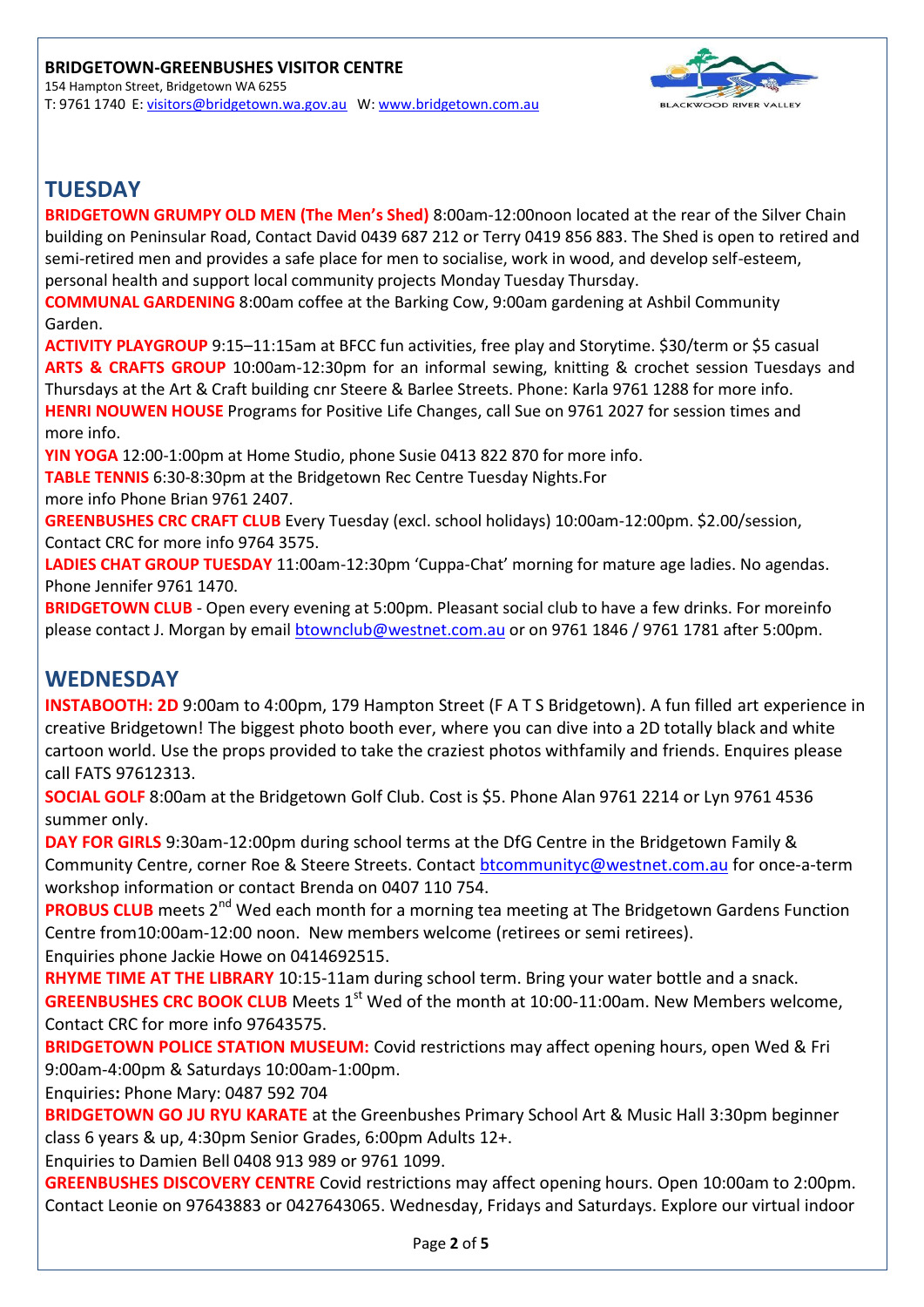#### **BRIDGETOWN-GREENBUSHES VISITOR CENTRE**

154 Hampton Street, Bridgetown WA 6255

T: 9761 1740 E: [visitors@bridgetown.wa.gov.au](mailto:visitors@bridgetown.wa.gov.au) W: [www.bridgetown.com.au](http://www.bridgetown.com.au/) forest and replica underground mine. Take a walk on one of our quality signposted walk trails. [www.greenbushes.net.au.](http://www.greenbushes.net.au/)

# **WEDNESDAY Cont…**

**GREENBUSHES CRC AFTER SCHOOL TECH CLUB** Every Wednesdays (except school holidays) 3:30-4:30pm.Free event for school aged children with afternoon tea provided. More info contact CRC on 9764 3575. **BASKETBALL - AUSSIE HOOPS** (3.30pm) and Fledglings League (4.30pm) - weekly Term 4 & 1 - see [bridgetown.basketball.net.au](http://bridgetown.basketball.net.au/) for more info and registration links.

**YOGA NIDRA** 5:00-5:30pm Home Studio YOGA NIDRA (deep relaxation) at Home Studio. Phone Susie 0413 822 870 for more info.

**BRIDGETOWN LODGE** 1<sup>st</sup> Wed of the month at 7:00pm at their Lodge in Hampton St. Contact the secretaryon 0481 065 285 for info [bridgetownlodge60wac@gmail.com](mailto:bridgetownlodge60wac@gmail.com) Tony Domney 0468900971.

**THE FREEMASONS HOTEL – SOCIAL DARTS** from 7:00pm. 4 Competition Boards, friendly bunch \$5.00. For bookings please call 9761 1725 or email [admin@freemasonshotel.net.au.](mailto:admin@freemasonshotel.net.au)

**BRIDGETOWN CLUB** Open every evening at 5:00pm. Pleasant social club to have a few drinks. For more info please contact J. Morgan by email [btownclub@westnet.com.au](mailto:btownclub@westnet.com.au) or on 9761 1846 / 9761 1781 after 5:00pm.

# **THURSDAY**

**INSTABOOTH: 2D** 9:00am to 4:00pm, 179 Hampton Street (F A T S Bridgetown). A fun filled art experience in creative Bridgetown! The biggest photo booth ever, where you can dive into a 2D totally black and white cartoon world. Use the props provided to take the craziest photos withfamily and friends. Enquires please call FATS 97612313.

**BRIDGETOWN GRUMPY OLD MEN (The Men's Shed)** 8:00am-12:00noon located at the rear of the Silver Chain building on Peninsular Road, Contact David 0439 687 212 or Terry 0419 856 883. The Shed is open toretired and semi-retired men and provides a safe place for men to socialise, work in wood, develop self- esteem, personal health and support local community projects.

**SHAMROCK HOTEL QUIZ NIGHT** 6:30pm every Thursday held at the Shamrock Hotel, Greenbushes. Join a team (up to 4) or come alone! Free Entry and great prizes. For enquiries please call: Tracie 9764 3512. **BRIDGETOWN WALKING GROUP** leaves at 9am start from the railway car park, all welcome. Cost is \$2 for morning tea. Phone Dianne 0481 330 096 for more info on where we are walking.

**SOCIAL BOWLS & MORNING TEA** at the Bridgetown Bowling Club 9:00am start. Everybody welcome. **ARTS & CRAFTS GROUP** 10:00am-12:30 for an informal sewing, knitting & crochet session at the Art & Craft building cnr Steere & Barlee Streets. Phone Karla 9761 1288 for more information.

**BRIDGETOWN RED HATTERS** (Bashful Butterflies) meet for luncheon get-togethers at various venues,4<sup>th</sup> Thurs each month from 11.30am-1.30pm. If you're an energetic, playful and spirited woman, the Bridgetown Red Hatters wants you! We're intent on celebrating mature women with élan and enthusiasm.New

members welcome. Further info, email Tina on [tinaballardin@gmail.com](mailto:tinaballardin@gmail.com)

**THE LUNCH BUNCH** 12:00-2:00pm every Thursdays. Come join us for a bowl of soup and some great conversation at the Bridgetown Church of Christ Hall on Lockley Ave. For more details contact Estelle on 0407377791. BRIDGETOWN LIBRARY BOOKCLUB meets on 3<sup>rd</sup> Thurs every month, free. Contact the Library on 97612503. **BLACKWOOD WOMEN'S GROUP** meet 1<sup>st</sup> Thurs each month at 1:00pm at the Bridgetown Showground.

**BRIDGETOWN/MANJIMUP STAMP & COIN CLUB** meets 1<sup>st</sup> Thurs of the month in the Bridgetown Library at4:30 pm. (No meeting Dec and Jan) Phone Dianne on 0481 330096 for more info.

**CANASTA/SAMBA/BOLIVIA AT BRIDGETOWN LIBRARY** 3:00-7:00pm: FREE, new players welcome, meet atthe Library, they will teach you how to play. Contact the library on 97612503.

**BASKETBALL - TEAM GAMES -** weekly Term 4 & 1 - Sub Juniors, Juniors, Seniors, new players welcome - see [bridgetown.basketball.net.au](http://bridgetown.basketball.net.au/) for more info and registration links.

**BRIDGETOWN GO JU RYU KARATE** behind Ooh La Lollipop (access behind shop) 3:30-4:30pm; Sub Junior class 5yrs, beginner's class 6yrs and up, 4:30-6:00pm adults 16+.Enquiries to Damien Bell (W) 9761 1099 or 0408 913 989.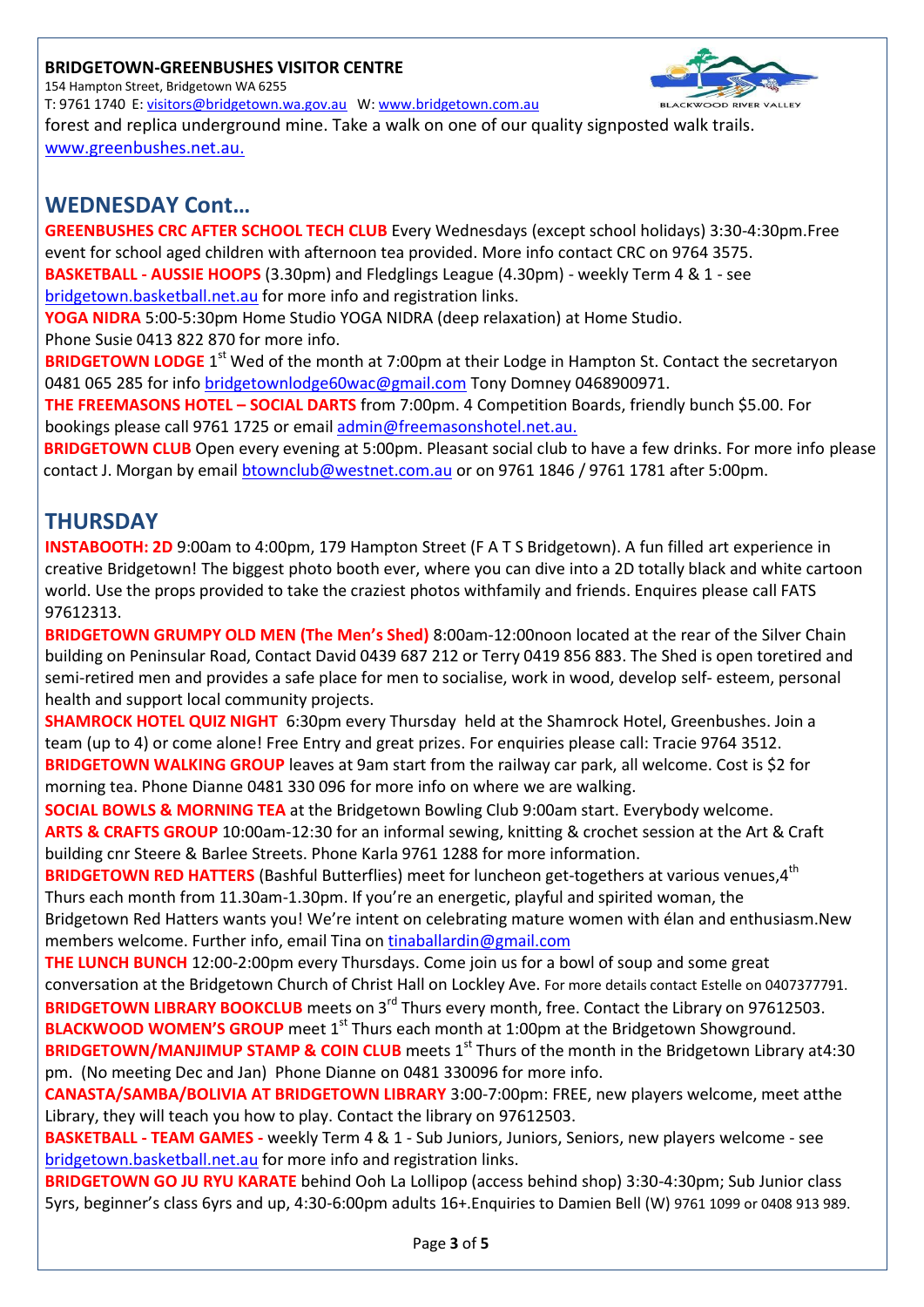

## **THURSDAY Cont…**

**BRIDGETOWN CLUB** - Open every evening at 5:00pm. Pleasant social club to have a few drinks. For more info please contact J. Morgan by email [btownclub@westnet.com.au](mailto:btownclub@westnet.com.au) or on 9761 1846 / 9761 1781 after 5:00pm.

## **FRIDAY**

**BRIDGETOWN ROLLER SKATING SESSIONS @ BRIDGETOWN LEISURE CENTRE.** Skate entry 6pm – 9pm cost \$10. Skate hire available or BYO skates & blades welcome. Kids 12 & under require supervision. Cash only, for more info please check out our Facebook htt[ps:www.facebook.com/Bridgetownrollerskating/](http://www.facebook.com/Bridgetownrollerskating/) **MAHJONE** is now held in the Library. This group meets at the Library every Friday from 1pm - 4pm. For more info call Jana 9761 1568.

**INSTABOOTH: 2D** 9:00am to 4:00pm, 179 Hampton Street (F A T S Bridgetown). A fun filled art experience in creative Bridgetown! The biggest photo booth ever, where you can dive into a 2D totally black and white cartoon world. Use the props provided to take the craziest photos withfamily and friends. Enquires please call FATS 97612313.

**TECH HELP** 9:30am-3:00pm. One on one assistance with your mobile phone, I-Pad, tablet etc. Further info and bookings at Bridgetown Community Resource Centre 9761 2712.

**LIVE MUSIC AT THE CIDERY:** 5.30pm – 7.30pm: Light meals, local cider, and boutique beers available. No bookings required. For more info call 9761 2204.

**GREENBUSHES DISCOVERY CENTRE** COVID restrictions may affect opening hours Open. 10:00am to 2:00pm.Wednesdays, Fridays and Saturdays; Visit the virtual indoor forest and replica underground mine. Play our unique games.. [www.greenbushes.net.au](http://www.greenbushes.net.au/)

Contact 97643883 or Leonie 0427643065.

**BRIDGETOWN POLICE STATION MUSEUM** Covid Restrictions may affect opening hours. opens Wed & Fri 9:00am-4:00pm, Saturdays 10:00am-2:00pm.

Enquiries**:** Phone Mary: 0487592704

**PEN & PUBLISH WRITING GROUP** 10:00-11:30am, free at the Library, fortnightly from 16<sup>th</sup> August. Gold coin donation to cover refreshments. Phone 97612503 for more info.

**BRIDGETOWN GO JU RYU KARATE** at the Greenbushes Primary School Art & Music Hall 3:15pm beginner class 6 years & up, 4:30pm Senior Grades, 6:00pm Adults 12+. Enquiries to Damien Bell 0408 913 989 or 9761 1099.

**TENNIS CLUB – JUNIOR LESSONS** 3:30pm junior lessons have started on Fridays. Contact Natalie Clynch for info or just come down on the day.

**GREENBUSHES COMMUNITY SHED.** Open 8:30am-12:30pm each week. Wood work projects open to both men and women. The shed contact is Angie Cornish 0439 612 628 or email [greenbushes@wamsa.org.au.](mailto:greenbushes@wamsa.org.au) **BRIDGETOWN CLUB** - Open every evening at 5:00pm. Pleasant social club to have a few drinks. For more info please contact J. Morgan by email [btownclub@westnet.com.au](mailto:btownclub@westnet.com.au) or on 9761 1846 / 9761 1781 after 5:00pm.